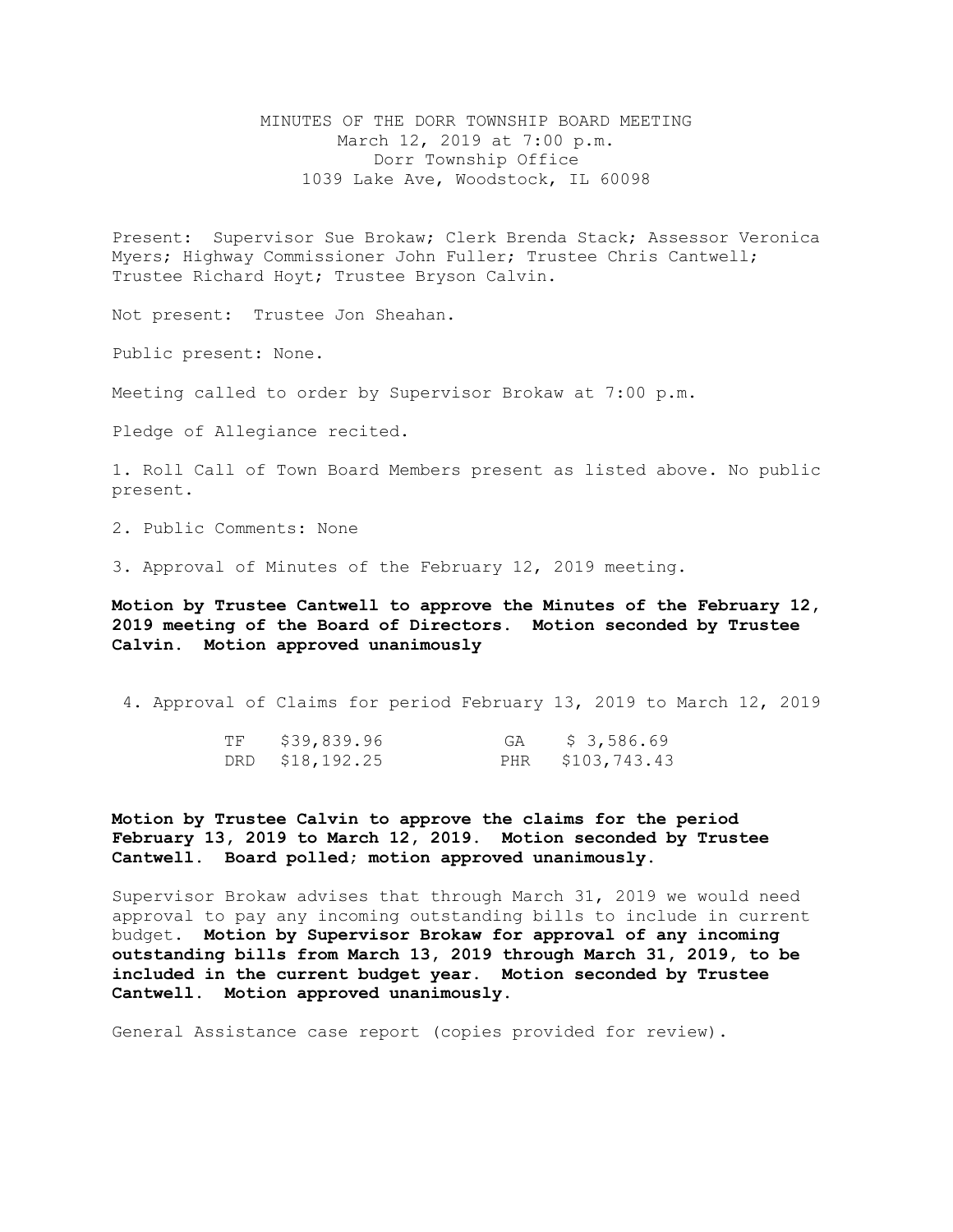## **Page 2 – 03/12/2019**

5. City of Woodstock – Pioneer Center Fixed Site Shelter for the Homeless donation. Discussion and action.

Letter from City of Woodstock and pertinent documents provided to Board members for review. Discussion. We provide general assistance as required, but this seems outside of our purview. This could not come from General Assistance funds; does not seem to be in the realm of township funding; we would have to create a budget line item for such donation/funding. This would be an ongoing expense. Consensus agrees, for lack of motion, no approval. Supervisor Brokaw will respond to City of Woodstock.

## 6. Davis Road Property

Highway Commissioner Fuller provides rendering of site; possible proposed uses reviewed and explained. 10.88 acres, \$100,000.00. May be possibility of another interested purchaser. Anticipated use and ideas continue under discussion. Next step? Discussion to be ongoing. Would need approval from the electors, not at Annual Meeting, as that is generally not well attended by the public/electors. Perhaps see some movement within the next 4-6 months.

7**.** Legislative Updates

Supervisor Brokaw indicates media has been covering McSweeney new bill concerning township elimination.

## 8. Reports:

**Supervisor –** Tomorrow AARP Safe Driver Tech Program; unknown expected participation. Contacted Iron Mountain shredding company – first Saturday in September after Labor Day 2019; and asked for date in April, 2020 in line with Earth Day. Friday, March  $15<sup>th</sup>$  – TOI training in Rockford; Topics Day April  $3<sup>rd</sup>$ .

**Assessor –** Residential sales Entered February 13, 2019 to March 12, 2019 provided for review. Working on assessments; pleased with where we are.

**Highway Commissioner –** Have been out plowing a lot; maintenance on trucks, getting mowers ready. Rest of salt is in; working on getting 2019-2020 salt order to avoid increase. Opening bids tomorrow for paving projects – streets named and briefly reviewed. Meeting next week with County regarding Juanita Vista road issues.